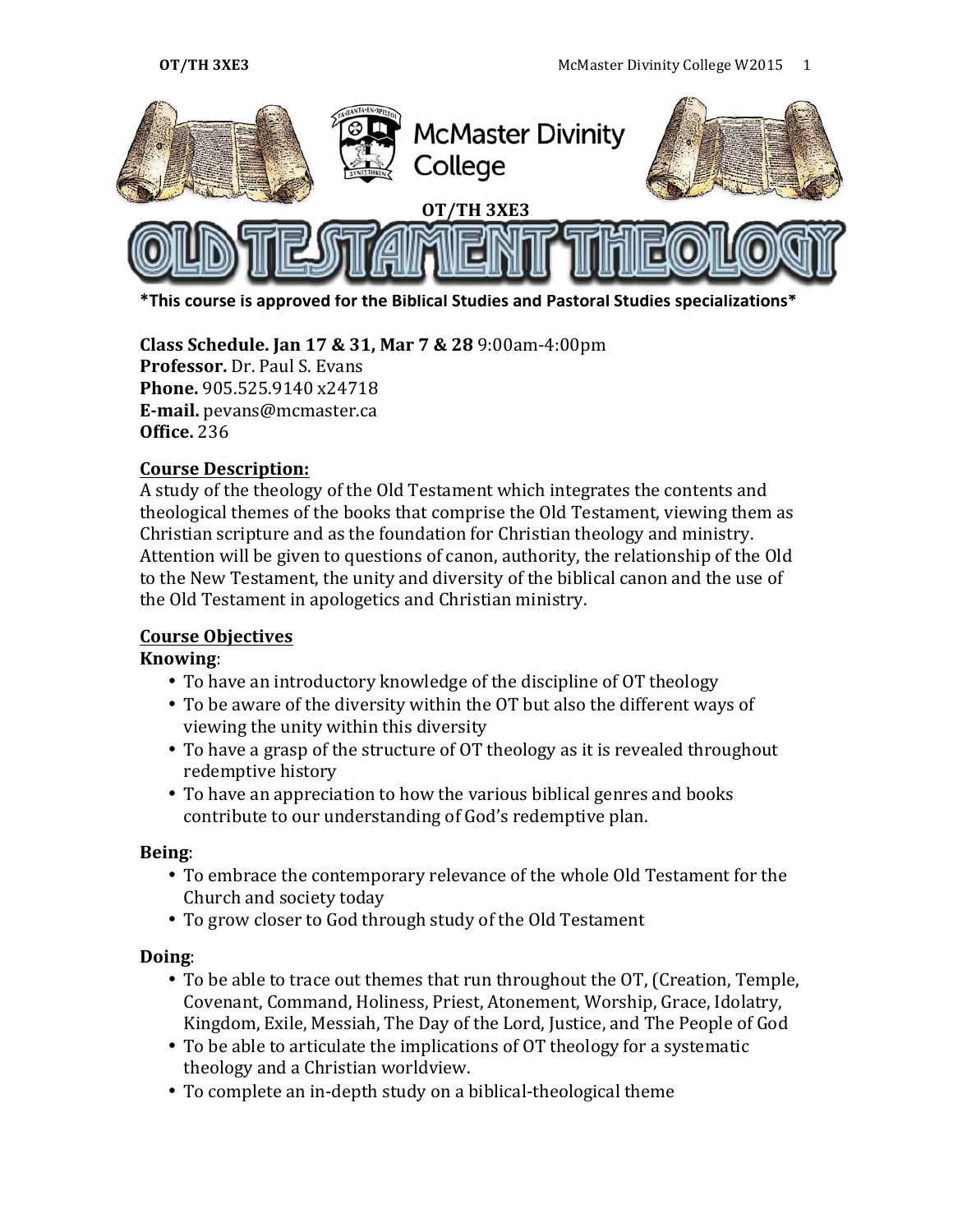### **Required Textbooks**

Alexander, T. Desmond, and Brian S. Rosner. *New Dictionary of Biblical Theology. Reference Collection. Leicester: Intervarsity Press, 2000.* 

Stephen G. Dempster. *Dominion and Dynasty: A Theology of the Hebrew Bible.* Intervarsity Press, 2003.

Readings emailed to students, or handed out in class

All required textbooks for this class are available from the College's book service, READ On Bookstore, Room 145, McMaster Divinity College. Texts may be purchased on the first day of class. For advance purchase, you may contact READ On Bookstore, 304 The East Mall, Suite 100, Etobicoke, ON M9C 5K1: phone 416.620.2934; fax 416.622.2308; email **books@readon.ca.** Other book services may also carry the texts.

# **Course Evaluation: The assignments and their weights are as follows:**

**1. 10%. Reading:** Students must read the textbooks in their entirety as well as other assigned readings. Each student will account for their reading by sending an email by the last day of classes (April 2) stating their reading accomplishments.

**2. 40%. (20% per review) Article Reviews and Reflections:** Students will write two brief reviews/reflections on assigned articles/essays on Old Testament Theology. The papers must be **no more** than **5 pages** double-spaced each. The papers should clearly summarize the contents of the article(s) in your own words and include your own critical interaction, evaluation and reflections on the chapter.

• First review due Ian  $31$ ; second review due Feb  $14$ —No Extensions.

**3. 10%. Statement and Annotated Bibliography. Due March 7.** In preparation for the major assignment students will write a one-paragraph statement of their project along with an annotated bibliography of at least 12 bibliographic items of secondary sources. These secondary sources do not include primary sources (the Bible, Josephus, Qumran). By way of **supplement** to these 12 sources, a student may use a **maximum of 2** Internet resources. Students are responsible for the quality of these Internet resources. Each source listed must be drawn on in the paper and evidenced in the footnotes etc.

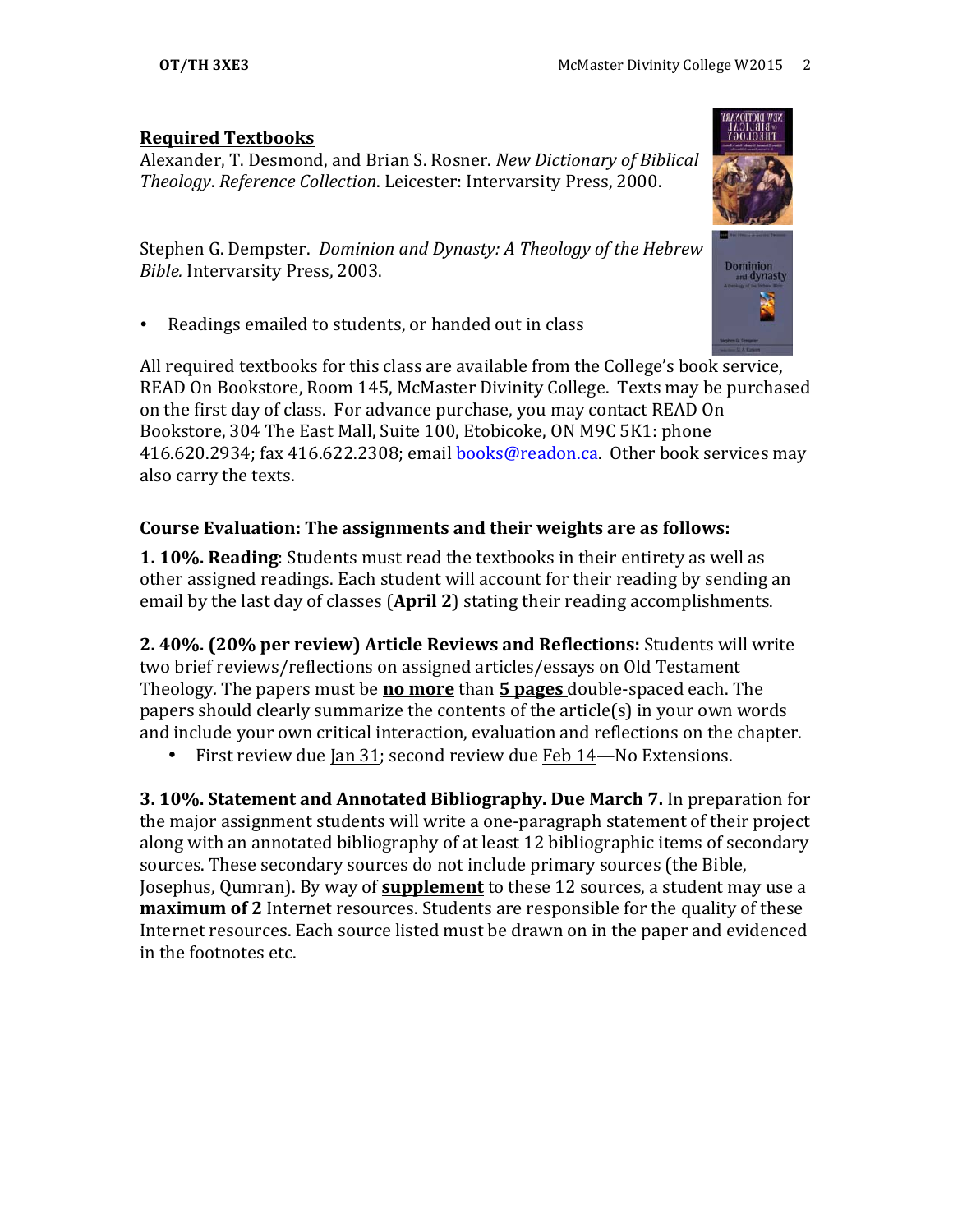# **4. 40%. Major Assignment. Due April 2.**

### **A. Major Assignment for Biblical Studies Specializations:**

There are two  $(2)$  options for Biblical Studies: Choose only one  $(1)$  of the following:

**i: Research paper:** 12-15 pages double-spaced. This is especially recommended if you are planning to go on to a research degree or write a thesis in OT (or if you have a particular topic in mind that you wish to write on). The topic of this research must be related to OT Theology and approved by the professor.

**ii. Theological Theme Paper:** 12 pages double-spaced. In this option you will choose one biblical-theological theme (e.g., social justice, atonement etc.), and write a paper that succinctly traces this theme throughout the entire OT canon (Pentateuch, Prophets, and Writings). This paper will note the diversity represented in the different biblical books but also note continuity. Finally the paper will discuss how this theme is picked up in the New Testament and reflect on how the theology of the Old Testament functions for the New Testament writer. A rough outline of the paper should be:

- i. Introduction stating the theme and its significance in the OT.
- ii. Discerning the Theme: Analyze passages that evince your chosen theme and noting diversity and continuity with other passages and reflecting theologically on this theme
- iii. NT connections. Note NT texts that pick up on and develop this biblical theological theme. How does the OT function for the NT writer?
- iv. Application for today. How is this theme relevant for Christians today? How does the OT function for Christian theology today?

# **B. Major Assignment for Pastoral Studies Specializations:**

There are three (3) options for Pastoral Studies Specializations. Choose only one (1) of the following:

**i: Theological Theme Paper:** 12 pages double-spaced. In this option you will choose one biblical-theological theme, and write a paper that succinctly traces this theme throughout the entire OT canon (Pentateuch, Prophets, and Writings). This paper will note the diversity represented in the different biblical books but also note continuity. Finally the paper will discuss how this theme is picked up in the New Testament and reflect on how the theology of the Old Testament functions for  $21^{st}$ century Christian.

A rough outline of the paper should be:

- i. **Introduction** stating the theme and its significance in the OT.
- ii. **Discerning the Theme**: Analyze passages that evince your chosen theme and noting diversity and continuity with other passages and reflecting theologically on this theme
- iii. **NT connections**. Note NT texts that pick up on and develop this biblical theological theme.
- iv. **Application for today**. How is this theme relevant for Christians today? How does the OT function for Christian theology today? How might you communicate this theme in a contemporary setting?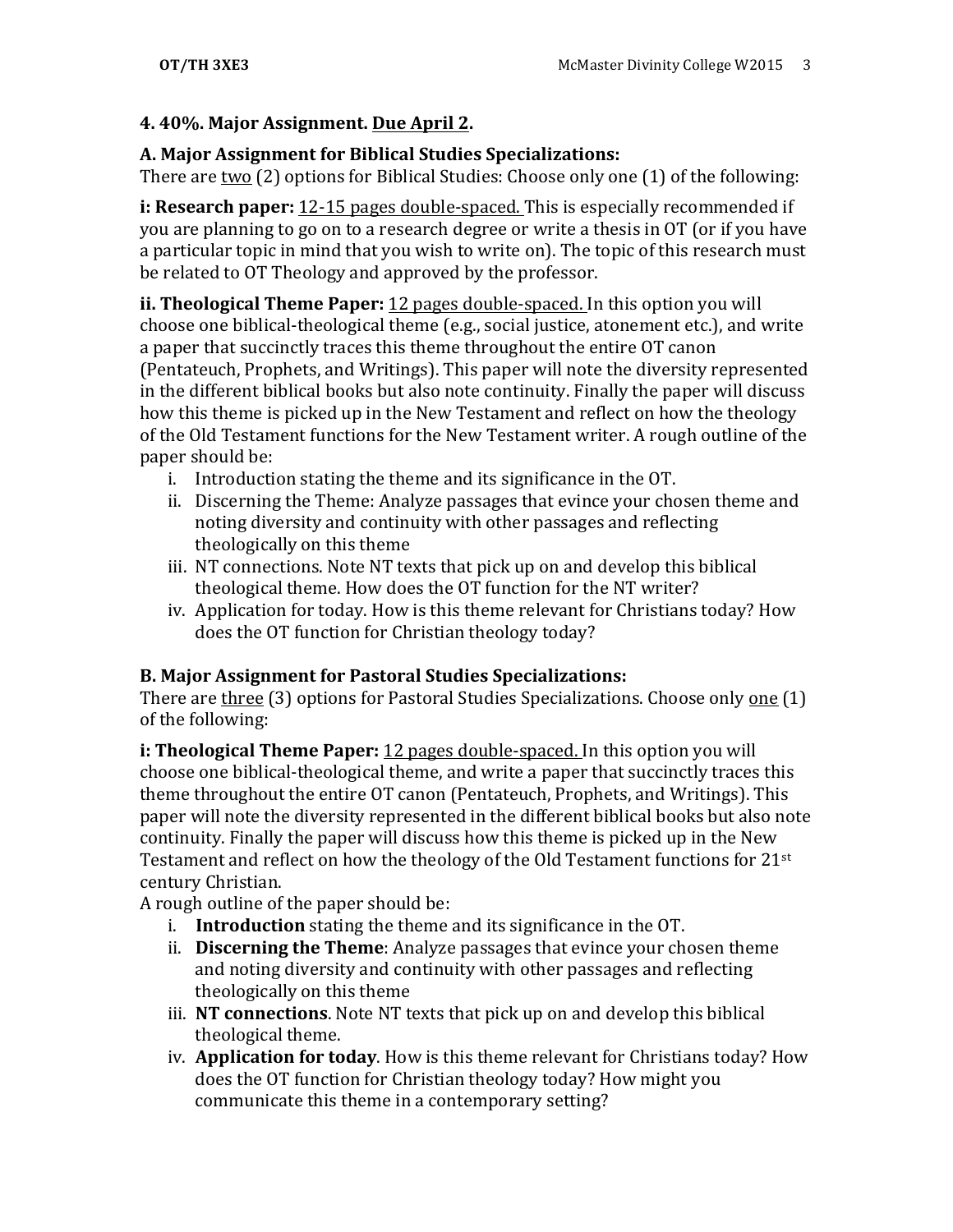**ii: Old Testament Theology Sermon (oral presentation).** 20-25 minute videotaped sermon submitted on CD/DVD/USB drive. Beginning with the text of the Old Testament this sermon will expound a theological theme from the OT scriptures, tracing it throughout the OT canon and applying it to the contemporary context. This will be strictly an OT sermon, NT connections can be made only in the conclusion to reinforce the OT content and illustrate the importance of the theme as established in the OT. The sermon will be delivered orally but include a written manuscript with an outline. The manuscript may be a combination of sentence, bullets/point form, paragraphs (it need not be a complete essay of the words you preach). This manuscript should be grammatically correct and include appropriate citation of sources employed.

### **iii: Old Testament Theology Sermon (written).** 10 pages double-spaced.

Beginning with the text of the Old Testament this sermon will expound a theological theme from the OT scriptures, tracing it throughout the OT canon and applying it to the contemporary context. This will be strictly an OT sermon, NT connections can be made only in the conclusion to reinforce the OT content and illustrate the importance of the theme as established in the OT. The sermon will be an original written composition but written with an aim to oral delivery. The submitted text should include an outline. The sermon must be written as it would be spoken and must not be in point form etc. but be a full written manuscript. It is expected it will conform to MDC style guide and be grammatically correct and acknowledge its sources appropriately (using Endnotes—not footnotes).

# **5. Reading the Old Testament**

In order to get a sense of both its flow and content, each student is encouraged to read the entire Old Testament during this semester. This is especially important if a student has never read the Old Testament through carefully before. The Old Testament is an assumed foundation for this course, but the professor will not grade you on your Old Testament reading completion.

# **Style for Submission of Written Work**

All stylistic considerations (including but not limited to questions of formatting, footnotes, and bibliographic references) must conform to the McMaster Divinity College Style Guidelines for Essays and Theses http://www.mcmasterdivinity.ca/sites/default/files/documents/MDCStyleGuide.p  $df$  Failure to observe appropriate form will result in grade reductions.

All papers to be submitted in electronic format only (a pdf file)—no hardcopies and must be emailed to pevans@mcmaster.ca.

If you need a program for creating pdfs go to http://primopdf.com or http://www.pdf995.com for a free pdf maker. Include your last name in the file name of your attachment (e.g., evans.researchpaper.pdf). To avoid late marks papers must be received before the end of the calendar day on which they are due (i.e., before midnight Eastern Standard Time).